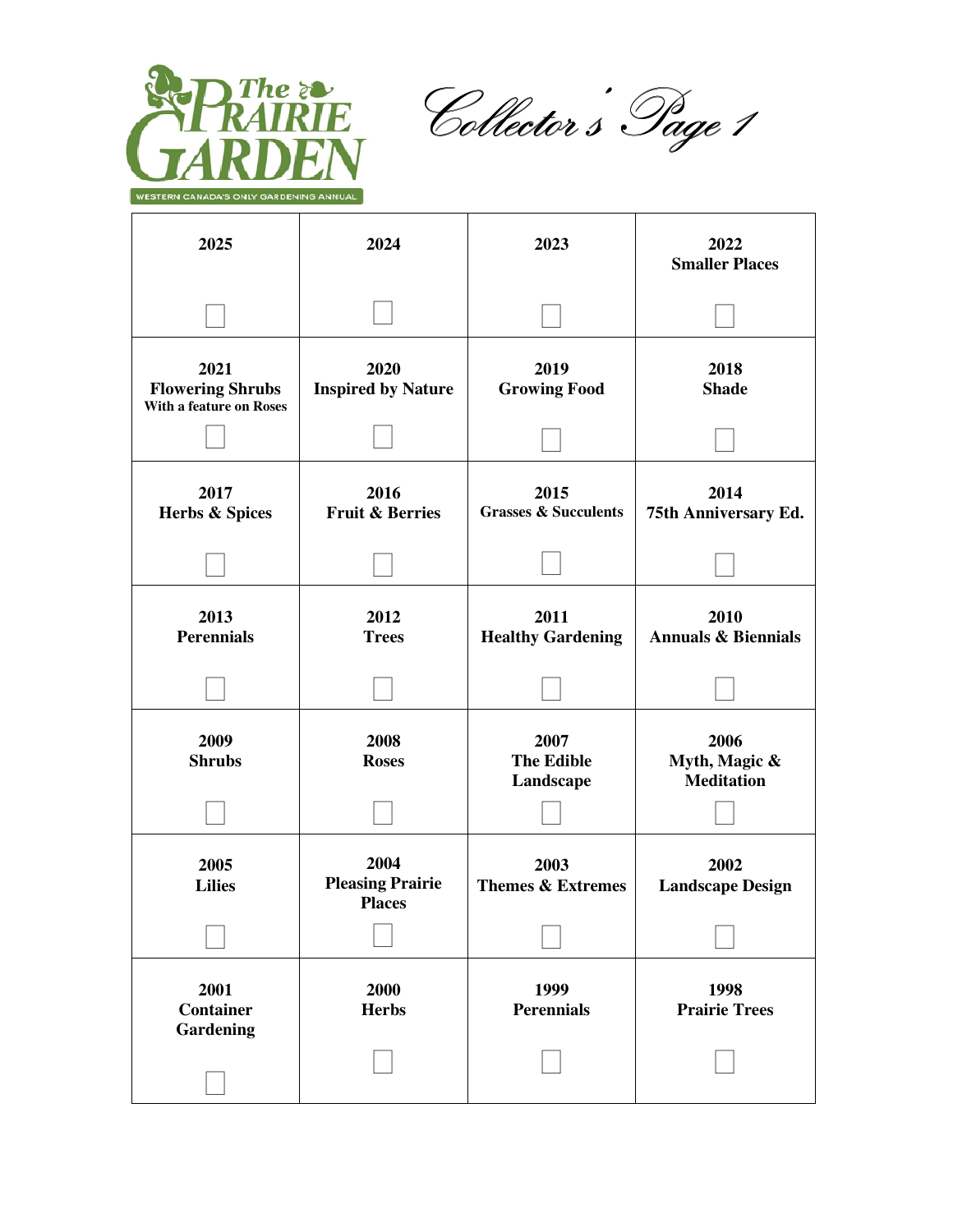

The served<br>Collector's Page 2<br>DNEN

| 1997<br>Propagation                                | 1996<br><b>New Themes In</b><br><b>Prairie Landscapes</b> | 1995<br><b>Accessible</b><br>Gardening              | 1994<br><b>Xeriscaping</b>                                       |
|----------------------------------------------------|-----------------------------------------------------------|-----------------------------------------------------|------------------------------------------------------------------|
|                                                    |                                                           |                                                     |                                                                  |
| 1993<br><b>Garden Herbs</b>                        | 1992<br><b>Garden Oddities</b>                            | 1991<br><b>Sustainable</b><br><b>Landscapes</b>     | 1990<br><b>Bulbs &amp; Perennials</b>                            |
|                                                    |                                                           |                                                     |                                                                  |
| 1989<br>50 Years Of<br>Gardening                   | 1988<br><b>Gardening Indoors</b>                          | 1987<br><b>Perennials On The</b><br><b>Prairies</b> | 1986<br><b>New Ideas</b>                                         |
| 1985<br><b>Large Area</b><br>Gardening             | 1983<br><b>Better Living</b><br><b>Through Gardening</b>  | 1982<br><b>Gardening In</b><br><b>Winter</b>        | 1981<br><b>Native Heritage</b>                                   |
|                                                    |                                                           |                                                     |                                                                  |
| 1980<br><b>Mostly Trees &amp;</b><br><b>Shrubs</b> | 1979<br><b>Mostly Annuals</b>                             | 1978<br><b>Gardening Hints</b>                      | 1977<br><b>Indoor Gardening &amp;</b><br><b>Flower Arranging</b> |
|                                                    |                                                           |                                                     |                                                                  |
| 1976<br><b>Fruits &amp; Vegetables</b>             | 1975<br>The World of Bulbs                                | 1974<br>Landscaping                                 | 1973<br><b>Perennials</b>                                        |
|                                                    |                                                           |                                                     |                                                                  |
| 1972<br>Native Fruit &<br><b>Ornamental Trees</b>  | 1971<br><b>The Prairie Garden</b>                         | 1970<br><b>The Prairie Garden</b>                   | 1969<br><b>The Prairie Garden</b>                                |
|                                                    |                                                           |                                                     |                                                                  |